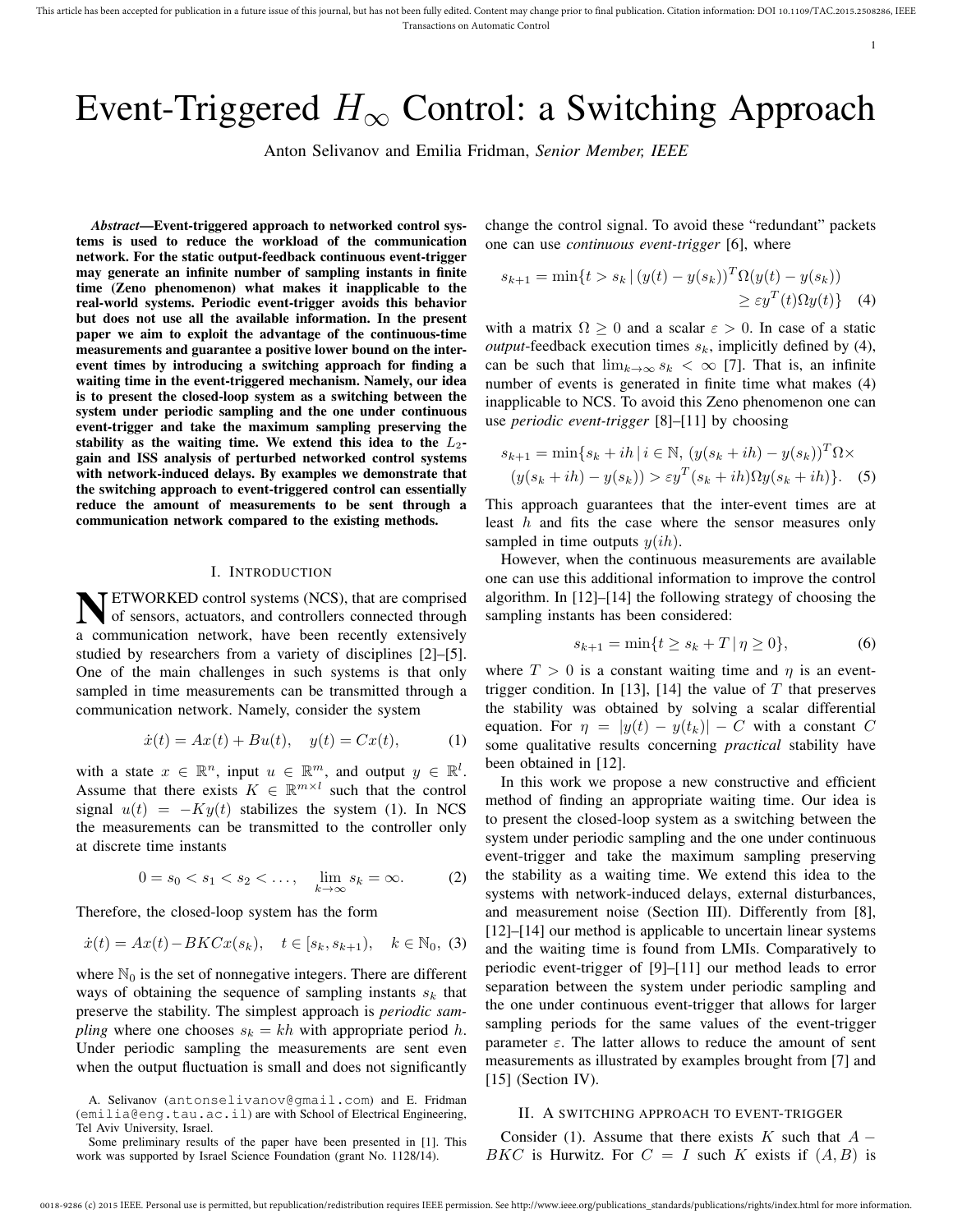2

stabilizable. For the static output-feedback case such *K* exists if the transfer function  $C(sI - A)^{-1}B$  is hyper-minimumphase (has stable zeroes and positive leading coefficient of the numerator, see, e.g., [16]). Assume that the measurements are sent at time instants (2). The closed-loop system (3) can be rewritten in the form

$$
\dot{x}(t) = (A - BKC)x(t) - BKe(t),\tag{7}
$$

where  $e(t) = y(s_k) - y(t)$  for  $t \in [s_k, s_{k+1})$ . In the case of periodic sampling  $s_k = kh$ ,  $e(t)$  is the error due to sampling that can be presented as [17]

$$
e(t) = -C \int_{t-\tau(t)}^{t} \dot{x}(s) ds,
$$
  
\n
$$
\tau(t) = t - kh, \quad t \in [kh, (k+1)h), \quad k = 0, 1, ...
$$
\n(8)

In the case of continuous event-trigger,  $e(t)$  is the error due to triggering that can be bounded using relation (4) [6].

Under periodic sampling (leading to (7), (8)) "redundant" packets can be sent while continuous event-trigger (that leads to (4), (7)) can cause Zeno phenomenon. To avoid the above drawbacks periodic event-trigger (5) can be used, where the closed-loop system can be written as

$$
\dot{x}(t) = (A - BKC)x(t) + BKC \int_{t - \tau(t)}^{t} \dot{x}(s) \, ds - BKe(t) \tag{9}
$$

 $\text{with } \tau(t) = t - s_k - ih \leq h, \ e(t) = y(s_k) - y(s_k + ih) \text{ for }$ *t* ∈  $[s_k + ih, s_k + (i+1)h)$ ,  $i \in \mathbb{N}_0$  such that  $s_k + (i+1)h \leq$  $s_{k+1}$ . As one can see, (9) contains both error due to sampling (the integral term) and the error due to triggering  $e(t)$  what makes it more difficult to ensure the stability of (9) compared to (7) with only one error.

We propose an event-trigger that allows to *separate these errors* by considering the switching between periodic sampling and continuous event-trigger. Namely, after the measurement has been sent, the sensor waits for at least *h* seconds (that corresponds to  $T$  in  $(6)$ ). During this time the system is described by (7), (8). Then the sensor begins to continuously check the event-trigger condition and sends the measurement when it is violated. During this time the system is described by  $(7)$  with  $e(t)$  satisfying the event-trigger condition. This leads to the following choice of sampling:

$$
s_{k+1} = \min\{s \ge s_k + h \mid (y(s) - y(s_k))^T \Omega(y(s) - y(s_k))
$$
  
 
$$
\ge \varepsilon y^T(s) \Omega y(s) \} \tag{10}
$$

with a matrix  $\Omega \geq 0$  and scalars  $\varepsilon \geq 0$ ,  $h > 0$ , where the inter-event times are not less than *h*. The system (3), (10) can be presented as a switching between  $(7)$ ,  $(8)$  and  $(4)$ ,  $(7)$ :

$$
\dot{x}(t) = (A - BKC)x(t) + \chi(t)BKC \int_{t-\tau(t)}^{t} \dot{x}(s) ds \n- (1 - \chi(t))BKe(t), \quad (11)
$$

where

$$
\chi(t) = \begin{cases} 1, & t \in [s_k, s_k + h), \\ 0, & t \in [s_k + h, s_{k+1}), \end{cases}
$$
  
\n
$$
\tau(t) = t - s_k \le h, \qquad t \in [s_k, s_k + h),
$$
  
\n
$$
e(t) = y(s_k) - y(t), \quad t \in [s_k + h, s_{k+1}).
$$
\n(12)

By using the functional  $V = x^T P x + \chi (V_U + V_X)$ , where  $V_U$  and  $V_X$  are defined in (13) and (26) of [18], the following stability conditions can be derived (see [1] for the proof).

*Theorem 1:* For given scalars  $h > 0$ ,  $\varepsilon \ge 0$ ,  $\delta > 0$  let there exist  $n \times n$  matrices  $P > 0$ ,  $U > 0$ ,  $X$ ,  $X_1$ ,  $P_2$ ,  $P_3$ ,  $Y_1$ ,  $Y_2$ , *Y*<sub>3</sub> and *l*  $\times$  *l* matrix  $\Omega \geq 0$  such that

$$
\Xi > 0, \quad \Psi_0 \le 0, \quad \Psi_1 \le 0, \quad \Phi \le 0,\tag{13}
$$

where

$$
\begin{aligned} &\Xi\!=\!\begin{bmatrix}P+h\frac{X+X^T}{2} & hX_1-hX\\ * & -hX_1-hX_1^T+h\frac{X+X^T}{2}\end{bmatrix},\\ &\Phi\!=\!\begin{bmatrix} \Phi_{11} & \Phi_{12} & -P_2^TBK\\ * & -P_3^T-P_3 & -P_3^TBK\\ * & * & -\Omega\end{bmatrix},\\ &\Psi_0\!=\!\begin{bmatrix} \Psi_{11}-X_\delta & \Psi_{12}+h\frac{X+X^T}{2} & \Psi_{13}+X_{1\delta}\\ * & \Psi_{22}+hU & \Psi_{23}-h(X-X_1)\\ * & * & \Psi_{33}-X_{2\delta}|_{\tau=0}\end{bmatrix},\\ &\Psi_1\!=\!\begin{bmatrix} \Psi_{11}-\frac{X+X^T}{2} & \Psi_{12} & \Psi_{13}+X-X_1 & hY_1^T\\ * & * & \Psi_{22} & \Psi_{23} & hY_2^T\\ * & * & * & \Psi_{33}-X_{2\delta}|_{\tau=h} & hY_3^T\\ * & * & * & -hUe^{-2\delta h}\end{bmatrix}, \end{aligned}
$$

 $\Phi_{11} = P_2^T (A - BKC) + (A - BKC)^T P_2 + \varepsilon C^T \Omega C + 2\delta P,$  $\Phi_{12} = P + (A - BKC)^T P_3 - P_2^T$  $\Psi_{11} = A^T P_2 + P_2^T A + 2\delta P - Y_1 - Y_1^T$  $\Psi_{12} = P - P_2^T + A^T P_3 - Y_2,$  $\Psi_{13} = Y_1^T - P_2^T B K C - Y_3,$  $\Psi_{22} = -P_3 - P_3^T$  $\Psi_{23} = Y_2^T - P_3^T B K C$  $\Psi_{33} = Y_3 + Y_3^T$ ,  $X_{\delta} = (1/2 - \delta h)(X + X^T),$  $X_{1\delta} = (1 - 2\delta h)(X - X_1)$  $X_{2\delta} = (1/2 - \delta(h - \tau))(X + X^T - 2X_1 - 2X_1^T)$ .

Then the system (3) under the event-trigger (10) is exponentially stable with a decay rate *δ*.

*Remark 1:* Using the functional of Theorem 1 with  $\chi = 1$ the following result is obtained [1]:

For given scalars  $h > 0$ ,  $\varepsilon \geq 0$ ,  $\delta > 0$  let there exist  $n \times n$ matrices  $P > 0$ ,  $U > 0$ ,  $X$ ,  $X_1$ ,  $P_2$ ,  $P_3$ ,  $Y_1$ ,  $Y_2$ ,  $Y_3$  and  $l \times l$ matrix  $\Omega \geq 0$  such that

$$
\Xi > 0,
$$
\n
$$
\begin{bmatrix}\n- P_2^T B K \\
\Psi_i & - P_3^T B K \\
-\frac{1}{\ast} & -\frac{0}{\ast} - \frac{1}{\ast}\n\end{bmatrix} + \varepsilon [I_n 0]^T C^T \Omega C [I_n 0] \leq 0, i = 0, 1.
$$
\n(14)

Then the system (3) under periodic event-trigger (5) is exponentially stable with a decay rate *δ*.

*Remark 2:* The feasibility of (14) implies the feasibility of (13). Therefore, the stability of (3) under (10) can be guaranteed for not smaller *h* and  $\varepsilon$  than under (5). Examples in Section IV show that these values under (10) are essentially larger what allows to reduce the amount of sent measurements. Note that for *the same*  $h$ ,  $\varepsilon$ , and  $\Omega$  the amount of sent measurements under periodic event-trigger (5) is deliberately

0018-9286 (c) 2015 IEEE. Personal use is permitted, but republication/redistribution requires IEEE permission. See http://www.ieee.org/publications\_standards/publications/rights/index.html for more information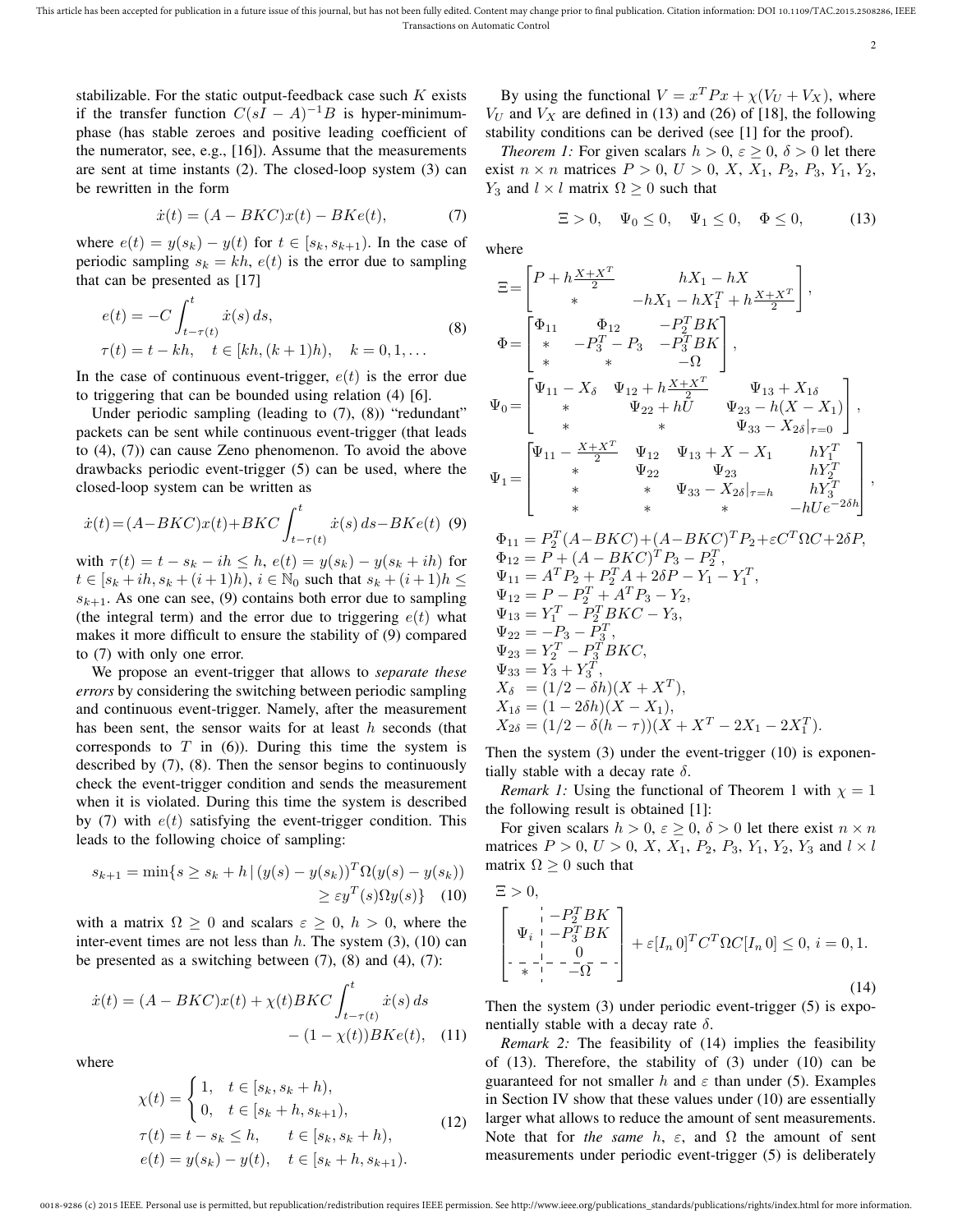This article has been accepted for publication in a future issue of this journal, but has not been fully edited. Content may change prior to final publication. Citation information: DOI 10.1109/TAC.2015.2508286, IEEE Transactions on Automatic Control





Fig. 1. A system with network-induced delays

less than under (10). Indeed, if the measurement is sent at *s<sup>k</sup>* and the event-trigger rule is satisfied at  $s_k + h$ , according to (5) the sensor will wait till at least  $s_k + 2h$  before sending the next measurement, while according to (10) the next measurement can be sent before  $s_k + 2h$ .

# III. EVENT-TRIGGER UNDER NETWORK-INDUCED DELAYS AND DISTURBANCES

Consider the system

$$
\begin{aligned}\n\dot{x}(t) &= Ax(t) + B_1 w(t) + B_2 u(t), \\
z(t) &= C_1 x(t) + D_1 u(t), \\
y(t) &= C_2 x(t) + D_2 v(t)\n\end{aligned} \tag{15}
$$

with a state  $x \in \mathbb{R}^n$ , input  $u \in \mathbb{R}^m$ , controlled output  $z \in \mathbb{R}^{n_z}$ , measurements  $y \in \mathbb{R}^l$ , and disturbances  $w \in \mathbb{R}^{n_w}$ ,  $v \in \mathbb{R}^{n_v}$ . Denote by  $\eta_k \leq \eta_M$  the overall network-induced delay from the sensor to the actuator that affects the transmitted measurement  $y(s_k)$  (see Fig. 1). Here  $s_k$  is a sampling instant on the sensor side. We assume that *η<sup>k</sup>* are such that the ZOH updating times  $t_k = s_k + \eta_k$  satisfy

$$
t_k = s_k + \eta_k \le s_{k+1} + \eta_{k+1} = t_{k+1}, \quad k \in \mathbb{N}_0. \tag{16}
$$

Then the system (15) with  $u(t) = Ky(s_k)$  for  $t \in [t_k, t_{k+1})$ has the form

$$
\dot{x}(t) = Ax(t) + B_1 w(t) + B_2 K [C_2 x(t_k - \eta_k) + D_2 v(t_k - \eta_k)],
$$
  
\n
$$
z(t) = C_1 x(t) + D_1 K [C_2 x(t_k - \eta_k) + D_2 v(t_k - \eta_k)].
$$
\n(17)

Similar to Section II we would like to present the resulting closed-loop system (10), (17) as a system with periodic sampling for  $t \in [t_k, t_k+h)$  (i.e.  $t \in [s_k+\eta_k, s_k+\eta_k+h)$ ) and as a system with continuous event-trigger for  $t \in [t_k+h, t_{k+1})$ . If  $t_k + h = s_k + \eta_k + h > s_{k+1} + \eta_{k+1} = t_{k+1}$  (what may happen due to the communication delay *ηk*) no switching occurs. Therefore, the system (10), (17) can be presented as

$$
\begin{aligned}\n\dot{x}(t) &= Ax(t) + B_1 w(t) + \chi(t) B_2 K[C_2 x(t - \tau(t)) + D_2 v(t - \tau(t))] \\
&\quad + (1 - \chi(t)) B_2 K[C_2 x(t - \bar{\eta}(t)) + D_2 v(t - \bar{\eta}(t)) + e(t)], \\
z(t) &= C_1 x(t) + \chi(t) D_1 K[C_2 x(t - \tau(t)) + D_2 v(t - \tau(t))] \\
&\quad + (1 - \chi(t)) D_1 K[C_2 x(t - \bar{\eta}(t)) + D_2 v(t - \bar{\eta}(t)) + e(t)],\n\end{aligned} \tag{18}
$$

where

$$
\chi(t) = \begin{cases} 1, & t \in [t_k, \min\{t_k + h, t_{k+1}\}), \\ 0, & t \in [\min\{t_k + h, t_{k+1}\}, t_{k+1}), \\ \tau(t) = t - s_k, & t \in [t_k, \min\{t_k + h, t_{k+1}\}), \\ e(t) = y(s_k) - y(t - \bar{\eta}(t)), & t \in [\min\{t_k + h, t_{k+1}\}, t_{k+1}). \end{cases}
$$



Fig. 2. Switching between the subsystems of (18)

Here  $\tau(t) \leq h + \eta_M \triangleq \tau_M$  and  $\bar{\eta}(t) \in [0, \eta_M]$  is a "fictitious" delay to be defined hereafter.

Consider the case where  $t_k + h < t_{k+1}$  (see Fig. 2). To use the event-trigger condition we would like to choose such  $\bar{\eta}(t)$ that (10) implies

$$
0 \leq \varepsilon [C_2 x(t - \bar{\eta}(t)) + D_2 v(t - \bar{\eta}(t))]^T \Omega \times
$$
  

$$
[C_2 x(t - \bar{\eta}(t)) + D_2 v(t - \bar{\eta}(t))] - e^T(t) \Omega e(t)
$$
 (19)

for  $t \in [t_k + h, t_{k+1})$ . Relation (19) is true if  $t - \bar{\eta}(t) \in$  $[s_k + h, s_{k+1})$  for  $t \in [t_k + h, t_{k+1})$ . Therefore, the simplest choice of  $\bar{\eta}(t)$  is a linear function with  $\bar{\eta}(t_k + h) = \eta_k$  and  $\bar{\eta}(t_{k+1}) = \eta_{k+1}$ , i.e. for  $t \in [\min\{t_k + h, t_{k+1}\}, t_{k+1})$ 

$$
\bar{\eta}(t) = \frac{t_{k+1} - t}{t_{k+1} - t_k - h} \eta_k + \frac{t - t_k - h}{t_{k+1} - t_k - h} \eta_{k+1}.
$$

Though for both  $\chi(t) = 0$  and  $\chi(t) = 1$  the system (18) includes time-delays, the upper bound  $\eta_M$  for  $\bar{\eta}(t)$  is smaller than  $\tau_M$  since  $\tau(t)$  includes the delay due to sampling.

We say that the system (10), (17) is *internally exponentially stable* if it is exponentially stable with  $w(t) \equiv 0$ ,  $v(t) \equiv 0$ . Let us extend the definition of  $\tau(t)$  by setting  $\tau(t) = \bar{\eta}(t)$  for  $t \in [\min\{t_k + h, t_{k+1}\}, t_{k+1})$ . We say that the system (10), (17) has an  $L_2$ -gain ( $H_{\infty}$  gain) less than  $\gamma$  if for the zero initial condition  $x(0) = 0$  and all  $w, v \in L_2[0, \infty)$  such that  $w^T(t)w(t)+v^T(t-\tau(t))v(t-\tau(t)) \neq 0$  the following relation holds on the trajectories of (10), (17):

$$
J = \int_0^\infty \left\{ z^T(t)z(t) - \gamma^2 \left[ w^T(t)w(t) + v^T(t - \tau(t))w(t) - \tau(t) \right] \right\} dt < 0. \quad (20)
$$

*Theorem 2:* For given  $\gamma > 0$ ,  $h > 0$ ,  $\eta_M \geq 0$ ,  $\varepsilon \geq 0$ ,  $\delta > 0$ let there exist  $n \times n$  matrices  $P > 0$ ,  $S_0 \ge 0$ ,  $S_1 \ge 0$ ,  $R_0 \ge 0$ ,  $R_1 \geq 0$ ,  $G_1$ ,  $G_0$  and  $l \times l$  matrix  $\Omega \geq 0$  such that

$$
\Psi \le 0, \quad \Phi \le 0, \quad \begin{bmatrix} R_0 & G_0 \\ G_0^T & R_0 \end{bmatrix} \ge 0, \quad \begin{bmatrix} R_1 & G_1 \\ G_1^T & R_1 \end{bmatrix} \ge 0, \tag{21}
$$

where  $\Psi = {\Psi_{ij}}$  and  $\Phi = {\Phi_{ij}}$  are symmetric matrices composed from the matrices

$$
\Psi_{11} = \Phi_{11} = A^T P + PA + 2\delta P + S_0 - e^{-2\delta \eta_M} R_0 + C_1^T C_1,
$$
  
\n
$$
\Psi_{12} = e^{-2\delta \eta_M} R_0,
$$
  
\n
$$
\Psi_{14} = PB_2 K C_2 + C_1^T D_1 K C_2,
$$
  
\n
$$
\Psi_{15} = \Phi_{16} = PB_1,
$$
  
\n
$$
\Psi_{16} = \Phi_{17} = PB_2 K D_2 + C_1^T D_1 K D_2,
$$
  
\n
$$
\Psi_{17} = \Phi_{18} = A^T H,
$$
  
\n
$$
\Psi_{23} = e^{-2\delta \tau_M} G_1,
$$
  
\n
$$
\Psi_{24} = e^{-2\delta \tau_M} (R_1 - G_1),
$$
  
\n
$$
\Psi_{22} = \Phi_{22} = e^{-2\delta \eta_M} (S_1 - S_0 - R_0) - e^{-2\delta \tau_M} R_1,
$$
  
\n
$$
\Psi_{33} = \Phi_{33} = -e^{-2\delta \tau_M} (R_1 + S_1),
$$

0018-9286 (c) 2015 IEEE. Personal use is permitted, but republication/redistribution requires IEEE permission. See http://www.ieee.org/publications\_standards/publications/rights/index.html for more information.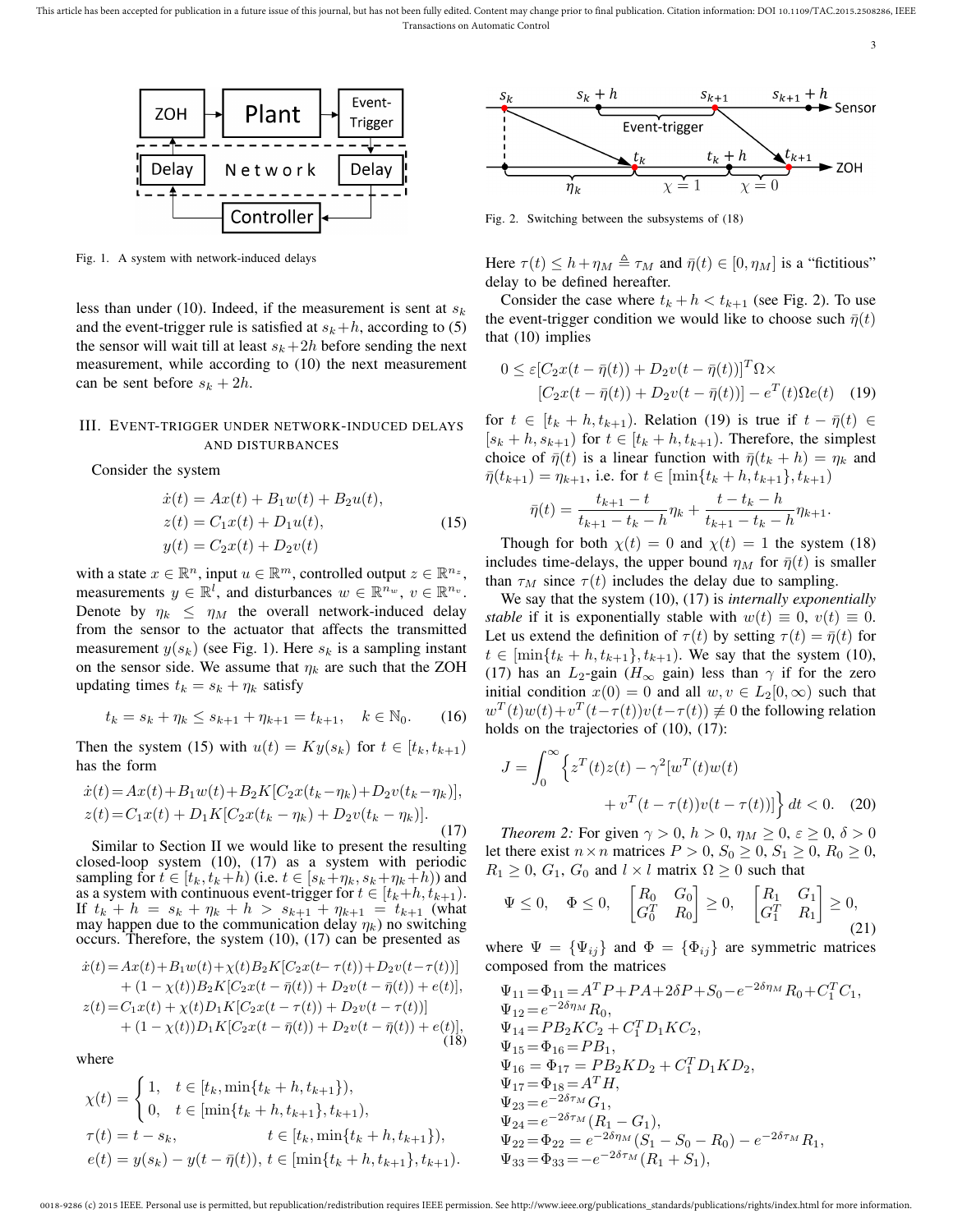This article has been accepted for publication in a future issue of this journal, but has not been fully edited. Content may change prior to final publication. Citation information: DOI 10.1109/TAC.2015.2508286, IEEE Transactions on Automatic Control

$$
\Psi_{34} = e^{-2\delta\tau_M} (R_1 - G_1^T),
$$
\n
$$
\Psi_{44} = e^{-2\delta\tau_M} (G_1 + G_1^T - 2R_1) + (D_1KC_2)^T D_1KC_2,
$$
\n
$$
\Psi_{46} = (D_1 KC_2)^T D_1 KD_2,
$$
\n
$$
\Psi_{47} = \Phi_{48} = (B_2 KC_2)^T H,
$$
\n
$$
\Psi_{55} = \Phi_{66} = -\gamma^2 I,
$$
\n
$$
\Psi_{57} = \Phi_{68} = B_1^T H,
$$
\n
$$
\Psi_{77} = \Phi_{88} = -H,
$$
\n
$$
\Psi_{67} = \Phi_{78} = (B_2 KD_2)^T H,
$$
\n
$$
\Phi_{67} = \Phi_{78} = (B_2 KD_2)^T H,
$$
\n
$$
\Phi_{12} = e^{-2\delta\eta_M} G_0,
$$
\n
$$
\Phi_{23} = e^{-2\delta\eta_M} R_1,
$$
\n
$$
\Phi_{24} = e^{-2\delta\eta_M} (R_0 - G_0^T),
$$
\n
$$
\Phi_{14} = PB_2 KC_2 + e^{-2\delta\eta_M} (R_0 - G_0) + C_1^T D_1 KC_2,
$$
\n
$$
\Phi_{15} = PB_2 K + C_1^T D_1 K,
$$
\n
$$
\Phi_{45} = (D_1 KC_2)^T D_1 K,
$$
\n
$$
\Phi_{44} = e^{-2\delta\eta_M} (G_0 + G_0^T - 2R_0) + (D_1 KC_2)^T D_1 KC_2 + \varepsilon C_2^T \Omega C_2,
$$
\n
$$
\Phi_{47} = (D_1 KC_2)^T D_1 KD_2 + \varepsilon C_2^T \Omega D_2,
$$
\n
$$
\Phi_{58} = (B_2 K)^T H,
$$
\n
$$
\Phi_{55} = (D_1 K)^T D_1 K - \Omega,
$$
\n
$$
\Phi_{57} = (D_1 K)^T D_1 KD_2,
$$
\n
$$
\Phi_{77} = (D_1 KD_2)^T D_1 KD_2 + \varepsilon D_2^T \Omega D_2 - \gamma^2 I,
$$
\n

 $\tau_M = h + \eta_M$ , other blocks are zero matrices. Then the system (17) under the event-trigger (10) is internally exponentially stable with a decay rate  $\delta$  and has  $L_2$ -gain less than  $\gamma$ .

*Proof:* See Appendix.

*Corollary 1:* If (21) are valid with  $C_1 = 0$ ,  $D_1 = 0$  then the system (18) under the event-trigger (10) is Input-to-State Stable with respect to  $\bar{w}(t) = \text{col}\{w(t), v(t - \tau(t))\}.$ 

*Proof:* If  $\overline{w}^T(t)\overline{w}(t)$  is bounded by  $\Delta^2$  then (28) (see Appendix) with  $C_1 = 0$ ,  $D_1 = 0$  transforms to  $\dot{V} \le -2\delta V +$  $\gamma^2 \Delta^2$ . This implies the assertion of the corollary.

*Remark 3:* The system (17) under periodic event-trigger (5) can be presented in the form (18) with  $\chi = 0$  and  $\bar{\eta}(t) \leq \tau_M$ . By modifying the proof of Theorem 2 one can obtain the stability conditions using the functional (23) with arbitrary chosen "delay partitioning" parameter  $\eta_M \in (0, \tau_M)$  [19], [20].

*Remark 4:* Though there are no universal methods of finding optimal event-trigger parameters  $h$  and  $\varepsilon$ , for practical use, one can find the maximum *h<sup>∗</sup>* that ensures stability of a system under periodic sampling (by using Theorem 1 or 2 with  $\varepsilon = 0$ ) and calculate the maximum  $\varepsilon > 0$  for some  $h < h_*$ 

*Remark 5:* The proposed approach can be easily extended to cope with packet dropouts with bounded amount of consecutive packet losses. Consider the unreliable network with the maximum number of consecutive packet losses *d sc* (from the sensor to the controller) and  $d^{ca}$  (from the controller to the actuator). To cope with this issue we set the sensor to send the measurement  $y(s_k)$   $d^{sc}+1$  times at time instants  $s_k + ih_d/d^{sc}$ , where  $i = 0, \ldots, d^{sc}, h_d > 0$ . The same strategy is applied to the data sent from the controller. Denote by  $r_k^{sc}$  and  $r_k^{ca}$ network delays that correspond to the first successfully sent packets. Then the closed-loop system is given by (17) with

$$
\eta_k = (d_k^{sc}/d^{sc} + d_k^{ca}/d^{ca})h_d + r_k^{sc} + r_k^{ca} \le \eta_M,
$$

packets that were lost. If  $r_k^{sc} + r_k^{ca} < \eta_M$  one can choose  $\varepsilon = 0.35$ . According to the numerical simulations, performed

TABLE I AVERAGE AMOUNTS OF SENT MEASUREMENTS (SM)

4

|                         | F.                   | h.    | SМ    |
|-------------------------|----------------------|-------|-------|
| Periodic sampling       |                      | 1.173 | 18    |
| Event-trigger $(5)$     | $4.6 \times 10^{-3}$ | 1.115 | 17.47 |
| Event-trigger $(5)$     | 0.555                | 0.344 | 24.8  |
| Switching approach (10) | 0.555                | 0.899 | 11.13 |

 $h_d$  > 0 such that  $\eta_k \leq \eta_M$  and apply the results of this section. This approach can be improved by introducing the acknowledgement signal of successful reception as suggested in [21]. Such improvement is a possible direction of the future work.

*Remark 6:* Differently from periodic event-trigger approach considered in [8] our method is applicable to linear systems with polytopic-type uncertainties, since LMIs of Theorems 1 and 2 are affine in  $A$ ,  $B$ ,  $B_1$ , and  $B_2$ .

# IV. NUMERICAL EXAMPLES

*Example 1 [7].* Consider the system (3) with

$$
A = \begin{bmatrix} 0 & 1 \\ 0 & -3 \end{bmatrix}, \quad B = \begin{bmatrix} 0 \\ 1 \end{bmatrix}, \quad C = \begin{bmatrix} 1 & 0 \end{bmatrix}, \quad K = 3. \tag{22}
$$

As it has been shown in [7] for this system an accumulation of events occurs under continuous event-trigger (4). In what follows we compare three approaches of choosing the sampling instants  $s_k$ : periodic sampling with  $s_k = kh$ , periodic event-trigger (5), and switching event-trigger (10).

For  $\varepsilon = 0$  (10) transforms into periodic sampling, therefore, Theorem 1 can be used to obtain the maximum period *h*. Under periodic sampling the amount of sent measurements is  $\frac{T_f}{h}$  $+1$ , where  $T_f$  is the time of simulation and [*·*] is the integer part of a given number. To obtain the amount of sent measurements for  $s_k$  given by (5) (or (10)), for each  $\varepsilon = i \times 10^{-4}$  ( $i = 0, 1, \dots, 10^{4}$ ) we find the maximum *h* that satisfies Remark 1 (or Theorem 1) and for each pair of  $(\varepsilon, h)$ we perform numerical simulations for several initial conditions given by  $(x_1(0), x_2(0)) = (10 \cos(2\pi k/30), 10 \sin(2\pi k/30))$ with  $k = 1, \ldots, 30$ . Then we choose the pair  $(\varepsilon, h)$  that ensures the minimum average amount of sent measurements. The obtained average amount of sent measurements for  $\delta = 0.24$ and  $T_f = 20$  are presented in Table I. As one can see periodic event-trigger (5) does not give any significant improvement compared to periodic sampling, while the switching eventtrigger (10) allows to reduce the network workload by almost 40%. Note that for the same value of *ε* the value of *h* obtained for switching event-trigger (10) is more than 2*.*5 times larger than the one for periodic event-trigger (5).

*Example 2 [15].* Consider an inverted pendulum on a cart described by (3) with

$$
A = \begin{bmatrix} 0 & 1 & 0 & 0 \\ 0 & 0 & -1 & 0 \\ 0 & 0 & 0 & 1 \\ 0 & 0 & 10/3 & 0 \end{bmatrix}, \quad B = \begin{bmatrix} 0 \\ 0.1 \\ 0 \\ -1/30 \end{bmatrix}, \quad C = I.
$$

where  $d_k^{sc}$  and  $d_k^{ca}$  are the actual amounts of consecutive For  $K = -[2, 12, 378, 210]$  Theorem 1 gives  $h = 0.242$ ,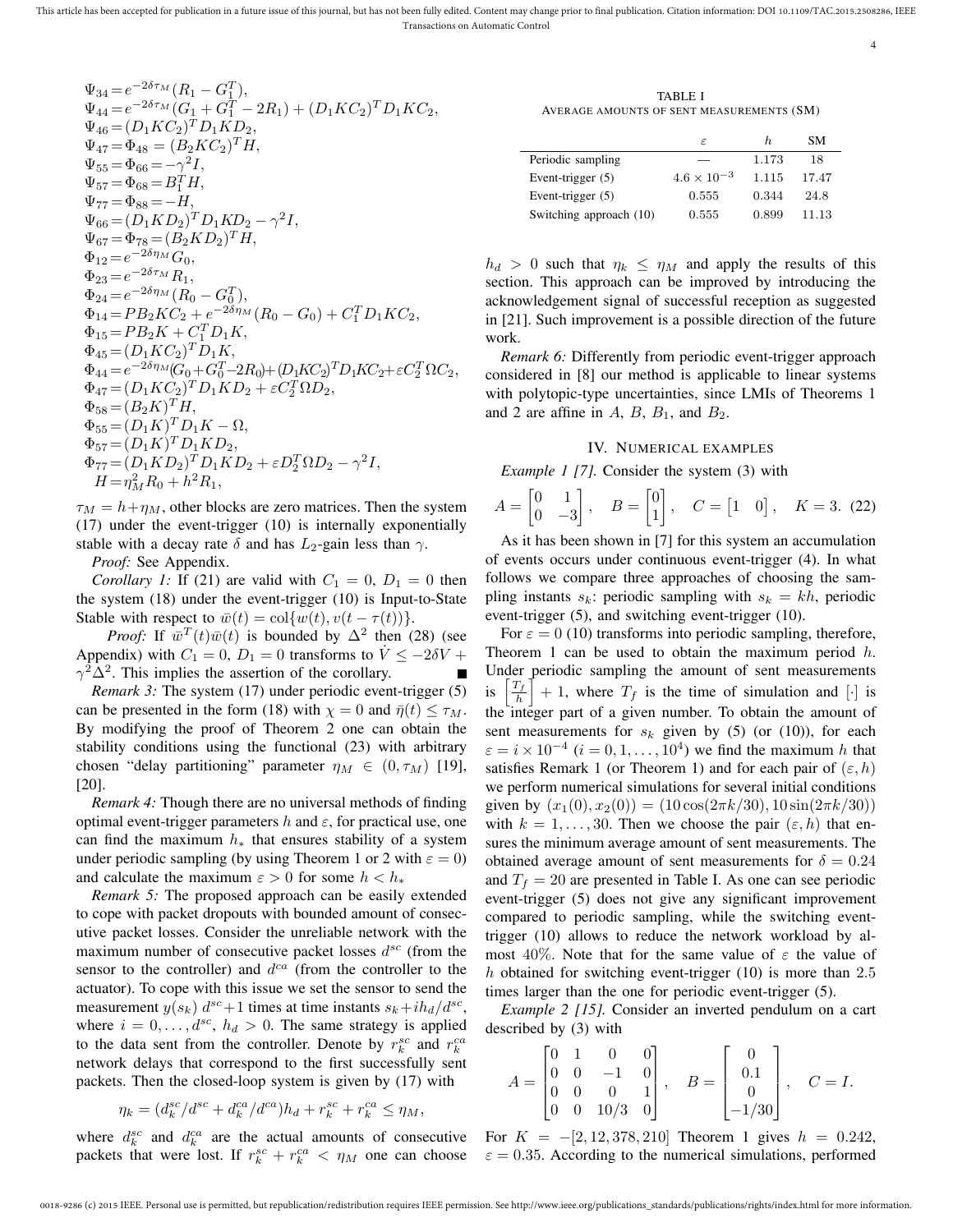This article has been accepted for publication in a future issue of this journal, but has not been fully edited. Content may change prior to final publication. Citation information: DOI 10.1109/TAC.2015.2508286, IEEE Transactions on Automatic Control

5

TABLE II AMOUNTS OF SENT MEASUREMENTS (SM) WITH TIME-DELAYS AND DISTURBANCES

|                     | F     | h.    | SМ  |
|---------------------|-------|-------|-----|
| Periodic sampling   |       | 0.091 | 330 |
| Event-trigger $(5)$ | 0.033 | 0.036 | 195 |
| Event-trigger (10)  | 0.044 | 0.065 | 173 |

for  $T_f$  and  $x(0)$  from [15], the average release period under switching event-trigger (10) is 0*.*5769, which is larger than 0*.*5131 obtained for the same system in [10] (where the average release period is larger than in [15], [22]–[24]).

Consider the system (17) with the same  $A, B_1^T = C_1 =$  $[1, 1, 1, 1], B_2 = B, C_2 = I, D_1 = 0.1, D_2 = [0, 0, 0, 0], K =$ [2*.*9129*,* 10*.*4357*,* 287*.*9029*,* 160*.*3271]. For *γ* = 200, *η<sup>M</sup>* = 0.1 Theorem 2 (with  $\delta = 0$ ) gives  $h = 0.117$ ,  $\varepsilon = 0.13$ . From the numerical simulations, performed for  $T_f$  and  $w(t)$  from [10], we obtained an average release period 0*.*3488, which is larger than 0*.*3098 obtained for the same system in [10] (where the average release period is larger than the one obtained in [15] for a different controller gain).

For  $\gamma = 100$  in a manner similar to Example 1 we obtained the amount of sent measurements presented in Table II. As one can see both event-triggers reduce the network workload and switching event-trigger (10) allows to reduce the amount of sent measurements by more than 11% compared to periodic event-trigger (5).

#### V. CONCLUSION

We proposed a new approach to event-triggered control under the continuous-time measurements that guarantees a positive lower bound for inter-event times and can significantly reduce the workload of the network. Our idea is based on a switching between periodic sampling and continuous eventtrigger. We extended this approach to the  $L_2$ -gain and ISS analyses of perturbed NCS with network-induced delays. Our results are applicable to linear systems with polytopictype uncertainties. The presented method can be extended to nonlinear NCSs that may be a topic for the future research.

# APPENDIX PROOF OF THEOREM 2

The system  $(10)$ ,  $(17)$  is rewritten as  $(18)$ . Similar to [19] we consider Lyapunov functional

$$
V = V_P + V_{S_0} + V_{S_1} + V_{R_0} + V_{R_1},\tag{23}
$$

where  $x_t(\theta) = x(t + \theta)$  for  $\theta \in [-h, 0], V_P(x_t) =$  $x^T(t)Px(t),$ 

$$
V_{S_0}(t, x_t) = \int_{t-\eta_M}^t e^{2\delta(s-t)} x^T(s) S_0 x(s) ds,
$$
  
\n
$$
V_{R_0}(t, x_t) = \eta_M \int_{-\eta_M}^0 \int_{t+\theta}^t e^{2\delta(s-t)} x^T(s) R_0 \dot{x}(s) ds d\theta,
$$
  
\n
$$
V_{S_1}(t, x_t) = \int_{t-\tau_M}^{t-\eta_M} e^{2\delta(s-t)} x^T(s) S_1 x(s) ds,
$$
  
\n
$$
V_{R_1}(t, x_t) = h \int_{-\tau_M}^{-\eta_M} \int_{t+\theta}^t e^{2\delta(s-t)} \dot{x}^T(s) R_1 \dot{x}(s) ds d\theta.
$$

By differentiating these functionals we obtain

$$
\dot{V}_{S_0} = -2\delta V_{S_0} + x^T(t)S_0x(t) \n- e^{-2\delta\eta_M}x^T(t - \eta_M)S_0x(t - \eta_M), \n\dot{V}_{S_1} = -2\delta V_{S_1} + e^{-2\delta\eta_M}x^T(t - \eta_M)S_1x(t - \eta_M) \n- e^{-2\delta\tau_M}x^T(t - \tau_M)S_1x(t - \tau_M), \n\dot{V}_{R_0} = -2\delta V_{R_0} + \eta_M^2\dot{x}^T(t)R_0\dot{x}(t) \n- \eta_M \int_{t - \eta_M}^t e^{2\delta(s - t)}\dot{x}^T(s)R_0\dot{x}(s) ds, \n\dot{V}_{R_1} = -2\delta V_{R_1} + h^2\dot{x}^T(t)R_1\dot{x}(t) \n- h \int_{t - \tau_M}^{t - \eta_M} e^{2\delta(s - t)}\dot{x}^T(s)R_1\dot{x}(s) ds.
$$
\n(24)

*A. System* (18) *with*  $\chi(t) = 0$ ,  $\bar{\eta}(t) \in [0, \eta_M]$ . We have

$$
\dot{V}_P = 2x^T(t)P[Ax(t) + B_1w(t) + B_2KC_2x(t - \bar{\eta}(t)) + B_2KD_2v(t - \bar{\eta}(t)) + B_2Ke(t)].
$$
 (25)

To compensate  $x(t - \bar{\eta}(t))$  we apply Jensen's inequality [25] and Park's theorem [26] to obtain

$$
-\eta_M \int_{t-\eta_M}^t e^{2\delta(s-t)} \dot{x}^T(s) R_0 \dot{x}(s) ds \le -e^{-2\delta\eta_M} \times \n\left[ x(t) - x(t-\bar{\eta}(t)) \atop x(t-\bar{\eta}(t)) - x(t-\eta_M) \right]^T \left[ \begin{matrix} R_0 & G_0 \\ G_0^T & R_0 \end{matrix} \right] \left[ x(t) - x(t-\bar{\eta}(t)) \atop x(t-\bar{\eta}(t)) - x(t-\eta_M) \right],
$$
\n(26)

$$
- h \int_{t-\tau_M}^{t-\eta_M} e^{2\delta(s-t)} \dot{x}^T(s) R_1 \dot{x}(s) ds \le -e^{-2\delta\tau_M} \times [x(t-\eta_M) - x(t-\tau_M)]^T R_1 [x(t-\eta_M) - x(t-\tau_M)].
$$
\n(27)

By summing up (19), (24), (25) in view of (26) and (27) and substituting *z* from (18) we obtain

$$
\dot{V} + 2\delta V + z^T z - \gamma^2 [w^T w + v^T (t - \bar{\eta}(t)) v(t - \bar{\eta}(t))]
$$
  
\n
$$
\leq \varphi^T (t) \Phi' \varphi(t) + \dot{x}^T (t) H \dot{x}(t),
$$

where  $\varphi(t) = \text{col}\{x(t), x(t - \eta_M), x(t - \tau_M), x(t - \bar{\eta}(t)),$  $e(t)$ ,  $w(t)$ ,  $v(t - \bar{\eta}(t))$ } and the matrix  $\Phi'$  is obtained from Φ by deleting the last block-column and the last block-row. Substituting expression for *x*˙ and applying Schur complement formula we find that  $\Phi \leq 0$  guarantees that

$$
\dot{V} + 2\delta V + z^T z - \gamma^2 [w^T w + v^T (t - \tau(t)) v(t - \tau(t))] \le 0.
$$
 (28)

*B.* System (18) with  $\chi = 1$ ,  $\tau(t) \in (\eta_M, \tau_M]$ . For  $\tau(t) \in$  $[0, \eta_M]$  the system (18) with  $\chi = 1$  is described by (18) with  $\chi = 0$  and  $e(t) = 0$  satisfying (19). That is,  $\Phi \le 0$  guarantees (28) for (18) with  $\chi = 1$ ,  $\tau(t) \in [0, \eta_M]$ . Therefore, we study the system (18) for  $\chi = 1$ ,  $\tau(t) \in (\eta_M, \tau_M]$ . We have

$$
\dot{V}_P = 2x^T(t)P[Ax(t) + B_1w(t) + B_2KC_2x(t - \tau(t)) + B_2KD_2v(t - \tau(t))].
$$
 (29)

0018-9286 (c) 2015 IEEE. Personal use is permitted, but republication/redistribution requires IEEE permission. See http://www.ieee.org/publications\_standards/publications/rights/index.html for more information.